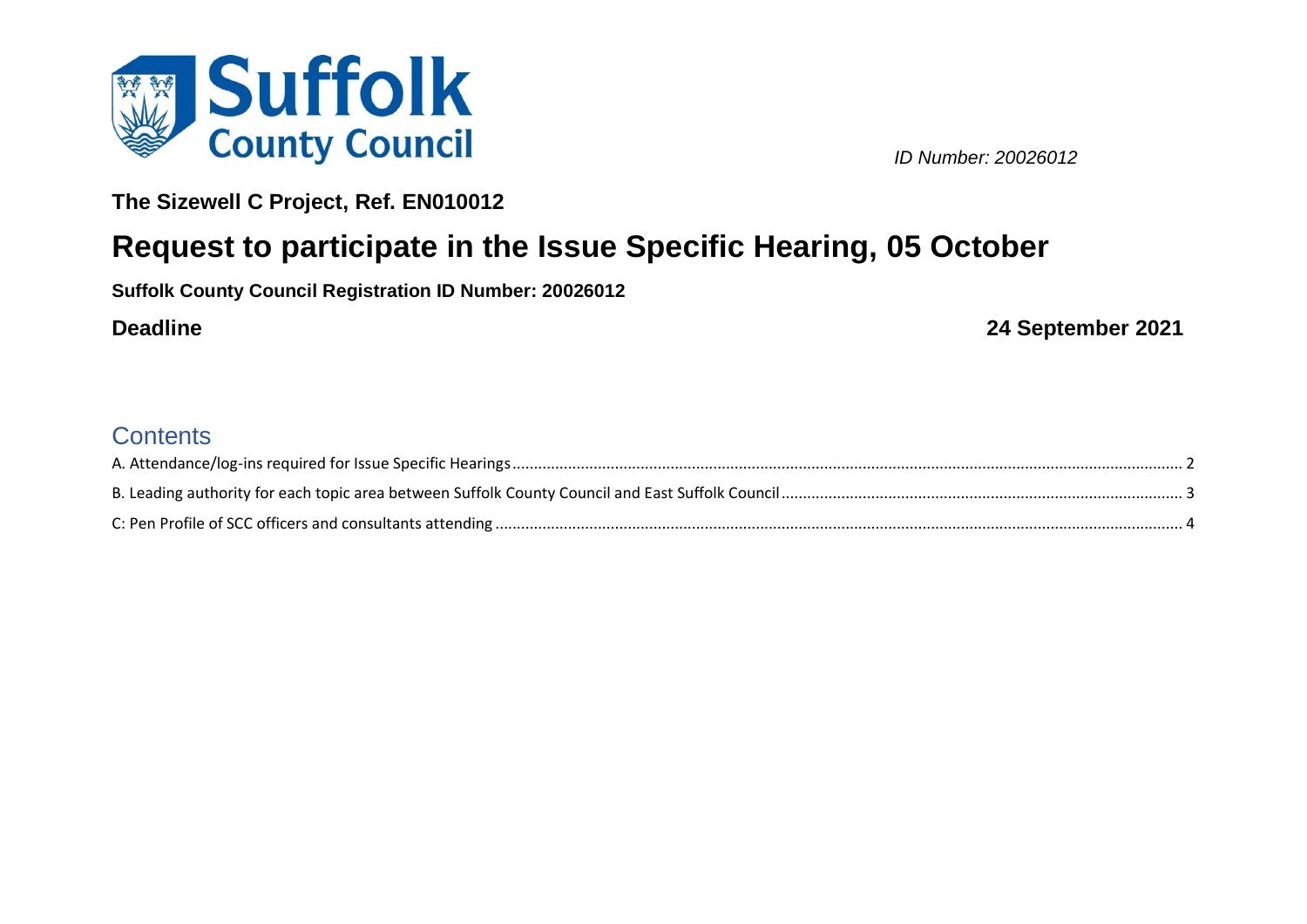#### **A. ATTENDANCE/LOG-INS REQUIRED FOR ISSUE SPECIFIC HEARINGS**

Suffolk County Council (SCC) requests to participate virtually at the Issue Specific Hearing ISH 15.

Table 1 sets out the log-ins/attendees required for the Hearing. It is noted that, as the detailed agendas for the ISH is not available by Deadline 8, SCC reserves the right to add additional technical officers to the attendance list. Equally, it may be possible that some of the officers listed below will not be required.

| <b>Role for SCC</b>                                                                               | Log-in email |  |  |  |
|---------------------------------------------------------------------------------------------------|--------------|--|--|--|
| Counsel                                                                                           |              |  |  |  |
| <b>SCC Programme Director Sizewell C</b>                                                          |              |  |  |  |
| Assistant Director Major Projects and Planning / SCC Senior<br>Responsible Officer for Sizewell C |              |  |  |  |
| Senior Planning Officer (Energy)                                                                  |              |  |  |  |
| <b>SCC Sizewell C Lead Planning Advisor</b>                                                       |              |  |  |  |
| <b>Development Contributions Manager</b>                                                          |              |  |  |  |
| Solicitor (Sharpe-Pritchard)                                                                      |              |  |  |  |
| Solicitor (Sharpe-Pritchard)                                                                      |              |  |  |  |
| <b>Transport Policy and Development Manager</b>                                                   |              |  |  |  |
|                                                                                                   |              |  |  |  |

#### **Table 1: Log-ins required for all ISHs (i.e. ISH 11-14)**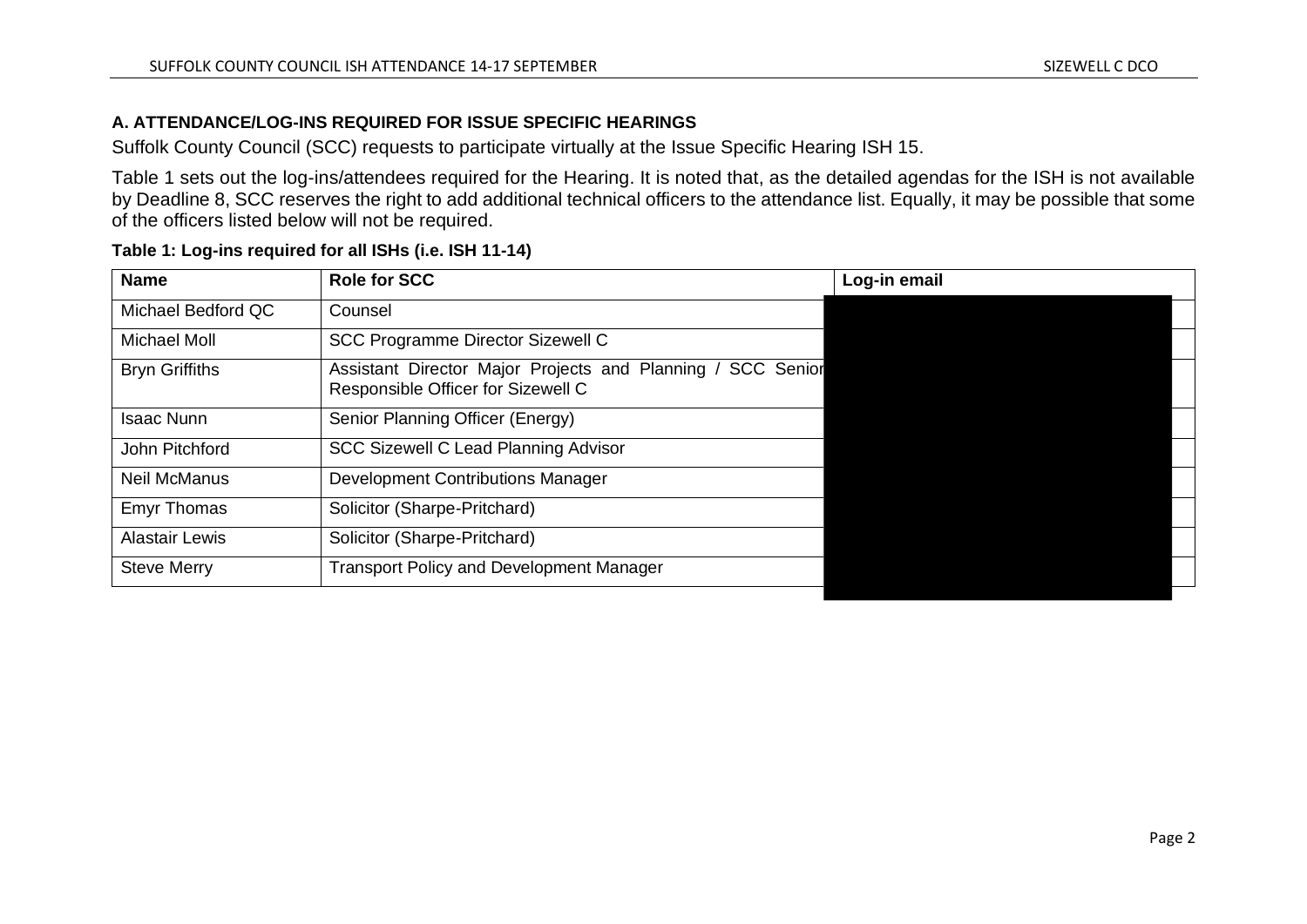#### **B. LEADING AUTHORITY FOR EACH TOPIC AREA BETWEEN SUFFOLK COUNTY COUNCIL AND EAST SUFFOLK COUNCIL**

During the Issue Specific Hearings, both Suffolk County Council (SCC) and East Suffolk Council (ESC) respectfully request that the ExA follows the table below, which has been agreed between the two Councils, as to which Council will lead off in each subject area i.e. be first invited to speak. This order is not intended to infer any particular status for either Council, merely the preferred order for us to be invited to address the ExA.

|                                       | <b>Leading Authority</b>       | <b>Supporting Council</b> |
|---------------------------------------|--------------------------------|---------------------------|
| ISH15 on Temporary Desalination Plant | <b>SCC</b> (Transport matters) | N/A                       |
|                                       | ESC (Coastal processes)        |                           |
|                                       |                                |                           |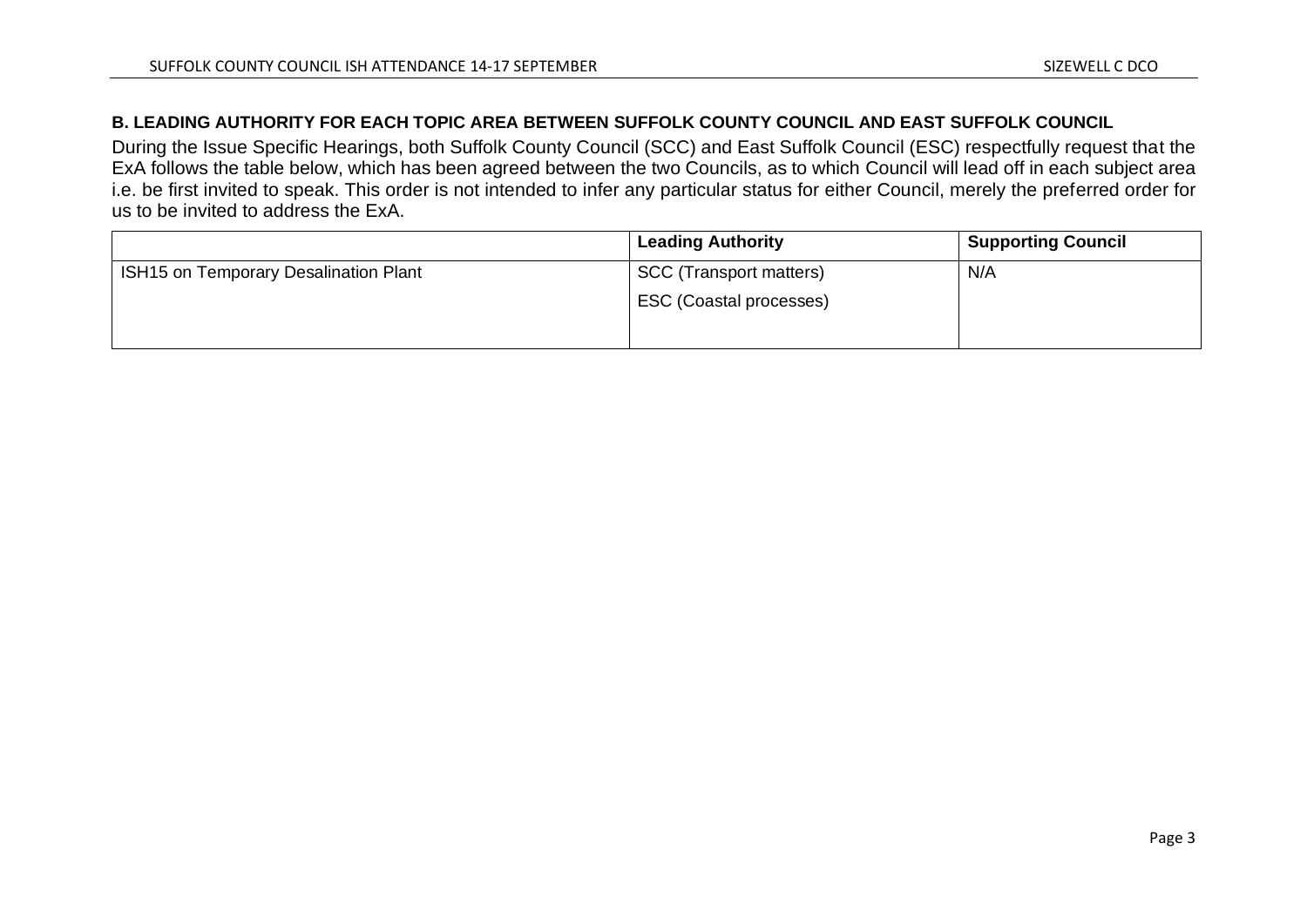### C: PEN PROFILE OF SCC OFFICERS AND CONSULTANTS ATTENDING

| <b>Name</b>           | <b>Examination Role</b>                                            | <b>Job Title</b>                                                                                                                | <b>Expertise</b>                                                                                                                                                                                                                                                                                                                                                                                                                                                                                                                                                                                                                                     |  |  |
|-----------------------|--------------------------------------------------------------------|---------------------------------------------------------------------------------------------------------------------------------|------------------------------------------------------------------------------------------------------------------------------------------------------------------------------------------------------------------------------------------------------------------------------------------------------------------------------------------------------------------------------------------------------------------------------------------------------------------------------------------------------------------------------------------------------------------------------------------------------------------------------------------------------|--|--|
| <b>OFFICERS</b>       |                                                                    |                                                                                                                                 |                                                                                                                                                                                                                                                                                                                                                                                                                                                                                                                                                                                                                                                      |  |  |
| <b>Bryn Griffiths</b> | <b>SCC Sizewell C Core</b><br>Team / Senior<br>Responsible Officer | <b>Assistant Director</b><br><b>Major Projects and</b><br>Planning / SCC<br>Senior Responsible<br><b>Officer for Sizewell C</b> | Assistant Director for Major Projects and Planning at SCC, with<br>responsibility for major projects including Sizewell C and delivery of<br>SCC's own NSIP the Gull Wing bridge in Lowestoft. Has led the<br>development of SCC's own Energy from Waste power plant which<br>was built in Great Blakenham on the outskirts of Ipswich. Before his<br>appointment in Suffolk, worked for wide range of local councils in<br>London: Greater London Council, the London Strategic Policy Unit,<br>Hackney, Islington, Newham and the Greater London Authority. Has<br>been SCC's Senior Responsible Officer for Sizewell C for more than<br>10 years. |  |  |
| <b>Michael Moll</b>   | <b>SCC Sizewell C Core</b><br>Team / Programme<br><b>Director</b>  | <b>Programme Director</b><br>Sizewell C                                                                                         | Spatial Planning university degree (German equivalent to MA),<br>Diploma in Public Service Management. Extensive experience in<br>leading a wide range of major transformation and change<br>programmes over the past 12 years. Prior to these programme<br>management roles, worked in a range of strategic planning roles, for<br>SCC and the (now dissolved) Lowestoft and Great Yarmouth Urban<br>Regeneration Company. Has been leading and coordinating SCC's<br>involvement on Sizewell C as its Programme Director since 2016.                                                                                                               |  |  |
| <b>John Pitchford</b> | <b>SCC Sizewell C Core</b><br>Team / Planner                       | Sizewell C Lead<br><b>Planning Advisor</b>                                                                                      | Member of Royal Town Planning Institute, BA (Hons), Diploma in<br>Town Planning, Diploma in Management Studies. Head of Planning,<br>SCC 2013-19. Has been involved with Sizewell C Project since 2007,<br>and has also been lead planning officer for other energy projects in<br>Suffolk. Previous experience elsewhere include major infrastructure<br>schemes such as airport development and new settlements.                                                                                                                                                                                                                                   |  |  |